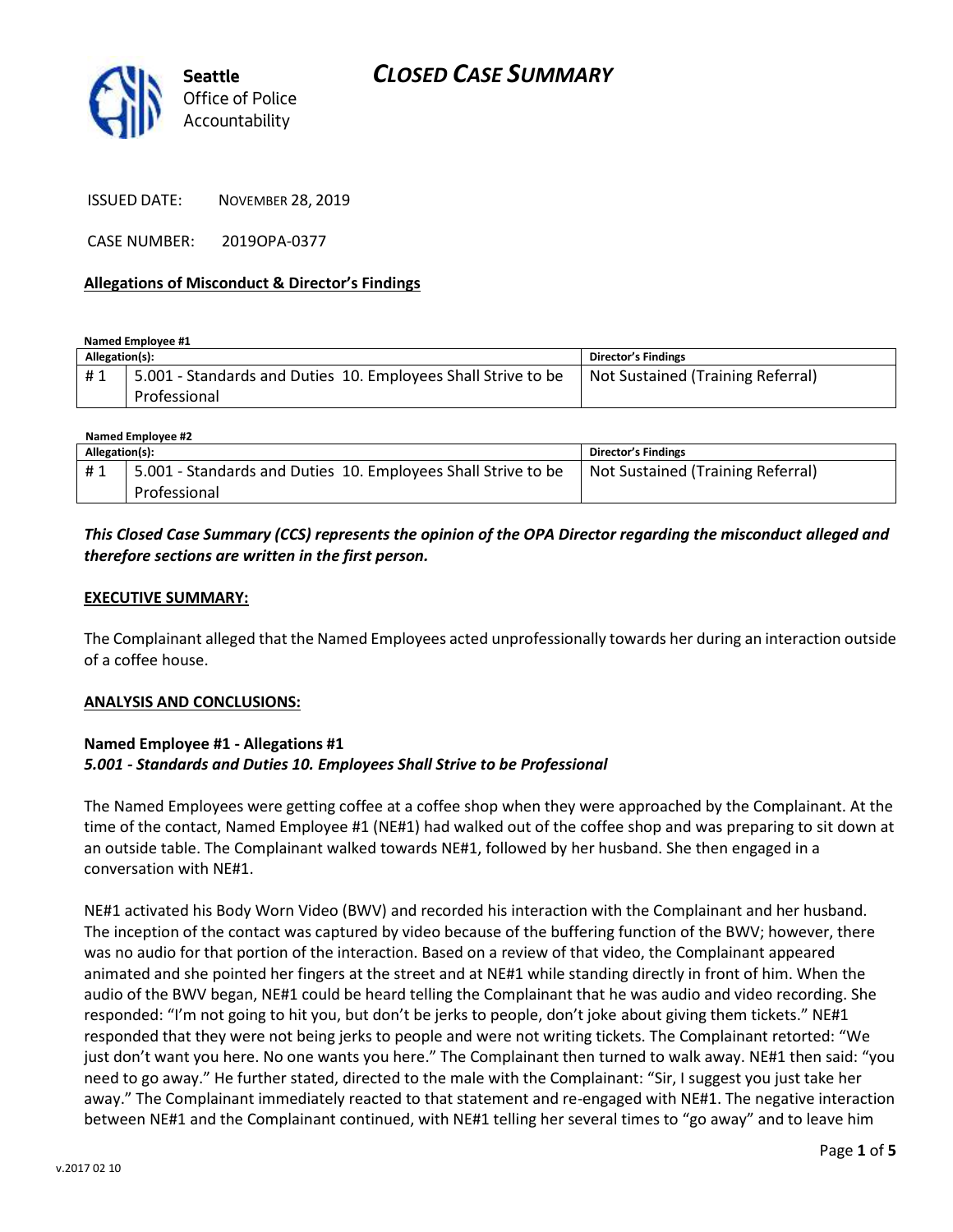

# *CLOSE CASE SUMMARY*

OPA CASE NUMBER: 2019OPA-0377

alone. In response, the Complainant again accused NE#1 of being a jerk to people and of joking about giving them tickets. In response to NE#1's request that she leave, the Complainant asked him why she should do so. NE#1 responded that it was because the Complainant was "doing nothing but harassing [him] right now."

At that point, Named Employee #2 (NE#2), who was assigned as an Acting Sergeant at the time, walked out of the coffee shop. NE#1 told the Complainant that NE#2 was his Sergeant and that she could speak with him. The Complainant stated: "Can you guys be more respectful of people in the neighborhood" and "not joke about giving disabled people tickets." NE#1 denied that they were doing so and the Complainant responded that they were "joking about it" and said that she saw the officers riding up the sidewalk and that they were "fucking jerks." NE#1 again said that the Complainant should go away and NE#2 agreed. NE#2 told the Complainant that they did not have to talk to her. The Complainant questioned that assertion and said that she did not have to go away. The Complainant's husband approached her side and she told him to "please don't."

NE#2 told the Complainant: "I could lecture you on a bunch of crap that I have no idea about you." The Complainant directed him to stop and asked if he knew "what it feels like to be disabled." NE#2 responded that the Complainant was "self-conscious" and said: "You don't need to broadcast your insecurities on us." The Complainant stated: "You're walking around with guns and making jokes about people in the neighborhood." NE#2 asked her if she was "hearing thing." NE#2 further stated: "are you need of mental health?" and "we could call you an ambulance if you'd like." The Complainant said: "that is so fucked up." She further accused NE#2 of making jokes about mental health. NE#1 said that this was not what NE#2 was doing and told the Complainant that she was "making stuff up."

The Complainant and the Named Employees continued to go back and forth. She called both of the Named Employees jerks. NE#1 suggested that they "just end this, civilly." The officers again told her to leave and the Complainant refused to do so. NE#2 said to her: "it's like talking to a child, unbelievable." NE#1 stated: "oh my god." NE#2 further remarked: "I can't even get a cup of coffee." The Complainant asked the Named Employees how hard it was to say sorry, and both Named Employees responded that they did not know what they were apologizing for. She stated that they officers had been rude, and they responded by asking if she understood how rude she was being to them. She referenced the officers riding on the sidewalk and said that this was rude. The Named Employees again asked the Complainant to leave them alone. After short further discussion, the Complainant walked away. Her husband turned and followed behind her.

The husband later returned and re-engaged the Named Employees. The husband told the officers that the Complainant was upset by police enforcement in homeless encampments, including the identification of individuals who resided in those encampments. The husband discussed the Complainant's "philosophical view" about police and those armed with firearms. They discussed police response to encampments and NE#2 offered that they were willing to engage in a civil conversation with her. NE#1 gave the husband and business card and he left the scene.

The Complainant later initiated this matter with OPA. She stated, in a voicemail, that the Named Employee stopped "uncomfortably close" to her car on their bikes and were making inappropriate jokes. She stated that the Named Employees rode their bikes on the street, moving around people, including old women. The Complainant asserted that this made her upset and, while she did not have to confront the Named Employees, she felt that they were "so ready to bully" people. She asserted that the Named Employees were an "abusive presence" in the neighborhood and that she has a problem with bullies who carry guns. She characterized their later interaction as "destructive." The Complainant left a second voicemail. She stated that there was a "mental health component" to this case. She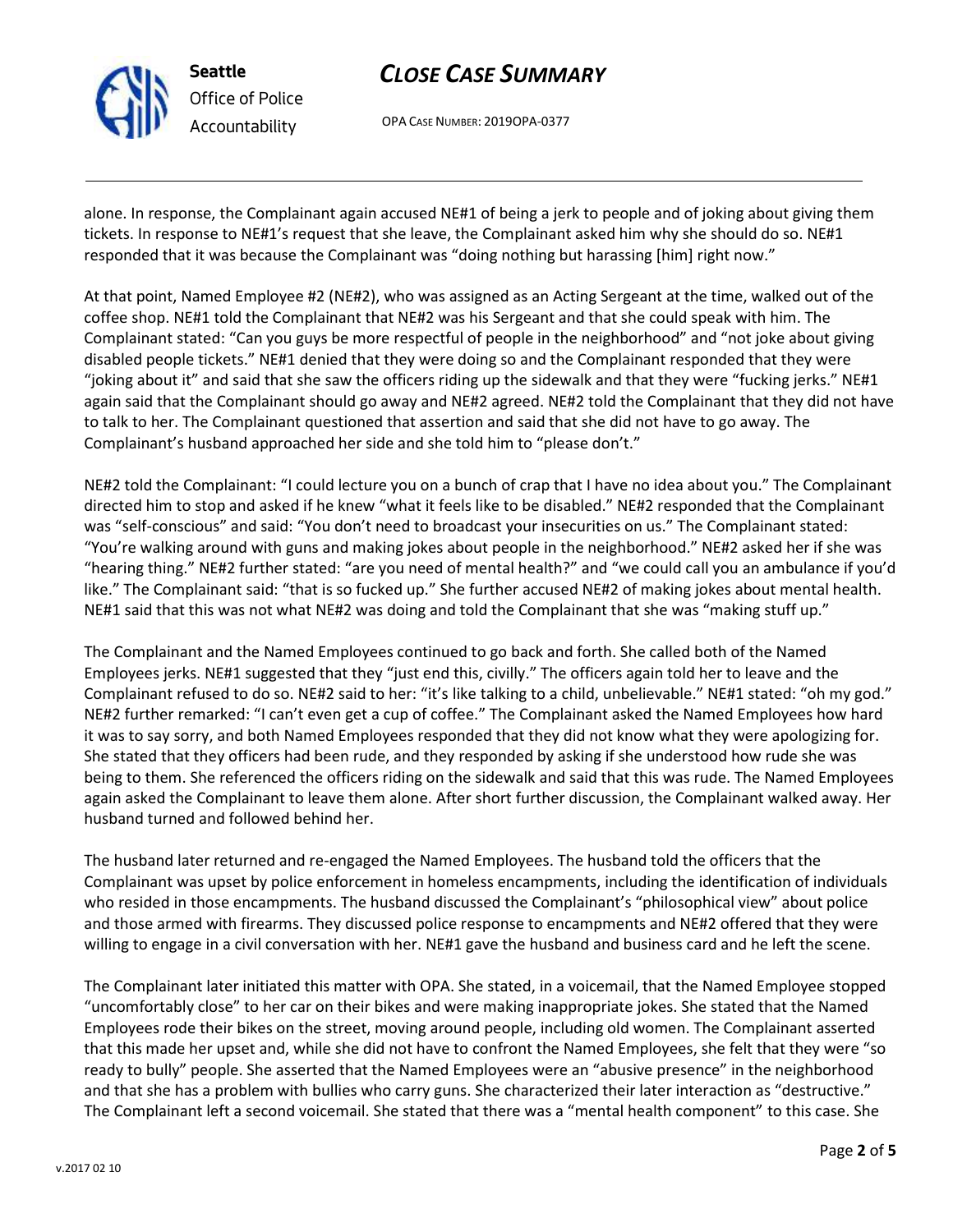

# *CLOSE CASE SUMMARY*

OPA CASE NUMBER: 2019OPA-0377

said that she experienced a very traumatic accident and had been in the hospital for a long time and that "figures of authority bullying" made her upset. The Complainant said that she did not think it was unreasonable to ask the officers to be respectful. She said that, while their defensiveness was probably not unwarranted, the officers should have been better at de-escalating the incident.

As a result of the Complainant's voicemails, OPA initiated this investigation. OPA tried to contact the Complainant in order to interview her. However, she did not respond to multiple phone calls, voicemails, emails, and a letter. OPA interviewed both of the Named Employees.

NE#1 said that the conversation was negative at the outset and that the Complainant was hostile towards him. He stated that he asked the Complainant to leave to end the conversation. He denied that his statement to the husband that he should remove the Complainant from the area was sexist in nature. NE#1 said that he was "taken aback" and "at a loss" as to why the Complainant was so aggressive towards them. NE#1 told OPA that the Complainant's statements did not seem specifically directed towards him and were, instead, general criticisms regarding police. NE#1 said that the Complainant's statements did not have a basis in reality. NE#1 did not believe that his statements and conduct towards the Complainant were unprofessional.

NE#2 recalled that he and NE#1 parked their bikes near the Complainant's car; however, he said that they did not park unreasonably close to her. NE#2 said that he remarked that he could lecture the Complainant on a "bunch of crap" because he wanted to have her understand what it felt like for them having to listen to her allegations. He was trying to explain that he and NE#1 were human beings and not just people to yell at. NE#2 was also asked about his comment to the Complainant about not having to "broadcast" her "insecurities" on them and his reference to mental illness. NE#2 stated that he believed that she could have been in crisis or on the verge of crisis. NE#2 denied that he was being facetious at that time. NE#2 said that, when he indicated that it was like talking to a child, he actually felt that this was the case at the time. When asked whether his statements were professional, NE#2 said that it was unreasonable to expect that officers would just run away any time community members berated them in public. He told OPA that, while every interaction with the public could be better, he did not feel that he did anything wrong here.

SPD Policy 5.001-POL-10 requires that SPD employees "strive to be professional at all times." The policy further instructs that "employees may not engage in behavior that undermines public trust in the Department, the officer, or other officers." (SPD Policy 5.001-POL-10.) The policy further states the following: "Any time employees represent the Department or identify themselves as police officers or Department employees, they will not use profanity directed as an insult or any language that is derogatory, contemptuous, or disrespectful toward any person." (*Id*.) Lastly, the policy instructs Department employees to "avoid unnecessary escalation of events even if those events do not end in reportable uses of force." (*Id*.)

This was a difficult case for OPA to reach a decision on. On one hand, OPA recognized how frustrating it must have been for the Named Employees to have been approached by the Complainant while trying to get coffee and to have been criticized when they felt that they did not do anything wrong. While the Complainant asserted her belief that the Named Employees, themselves had been rude, it appears that she held larger concerns with the police and took out her anger on them. The seems unfair to the Named Employees and it is understandable that they were exasperated by the interaction. On the other hand, the Named Employees did not have to continue to engage with the Complainant and could have simply ended the interaction and left. While OPA is sympathetic to NE#2's assertion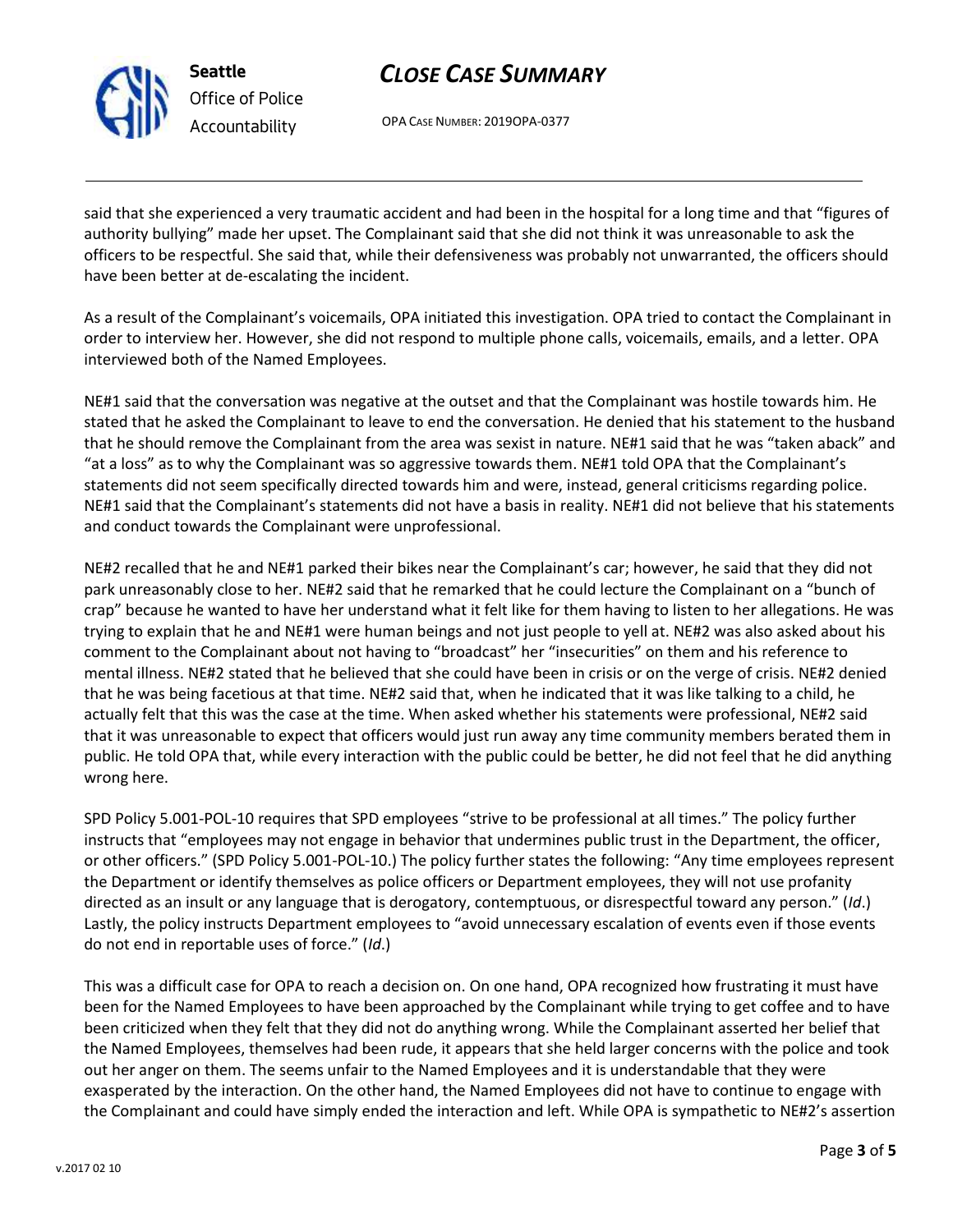

# *CLOSE CASE SUMMARY*

OPA CASE NUMBER: 2019OPA-0377

that officers can't simply "run away" every time they are accosted by a community member, it does more damage to repeatedly go back and forth with the Complainant, even if they felt she was being unreasonable, in full view of the public.

With regard to NE#1, there were several occasions that he could have stopped the interaction with the Complainant. For example, at around 1:12 into their interaction, the Complainant turned around and began to walk away; however, NE#1 made further statements concerning her husband taking her from the scene, and the Complainant re-engaged even more upset. Had he not done so, the interaction likely would have ended.

With regard to NE#2, his statements were more concerning that those made by NE#1. Specifically, OPA believed that NE#2's comments regarding the Complainant broadcasting her insecurities on others, her possible mental illness and whether she needed an ambulance, and saying that speaking to the Complainant was like talking to a child were all particularly problematic. OPA finds that this was especially the case given that NE#2 was assigned as an Acting Sergeant during this incident. As such, he had even more of a responsibility to mitigate the negative interaction and to prevent it from getting worse. However, NE#2 did not do so here and worsened rather than improved the situation.

Ultimately, while OPA felt that the interaction was negative and that both the Complainant and the Named Employees were responsible for this, OPA does not believe that a Sustained finding is warranted for either officer. In reaching this conclusion, OPA notes that the Complainant, aside from leaving OPA two voicemails, did not particulate in this investigation and OPA was unable to interview her to question her as to her actions and to more fully understand her perspective. OPA further concludes that this was a very difficult situation for the Named Employees to be placed in and that, while they could have handled it better, their conduct and statements were not so egregious as to warrant a finding of unprofessionalism. Instead, OPA recommends that both Named Employees receive Training Referrals.

• **Training Referral**: NE#1 should receive counseling concerning this incident. NE#1 should be specifically counseled concerning his failure to end the interaction and walk away, rather than continuing to go back and forth with the Complainant. While NE#1 was placed in a difficult situation, as a police officer, higher expectations of conduct are placed on him than on those he interacts with. This counseling and any associated retraining should be documented, and this documentation should be maintained in an appropriate database.

### Recommended Finding: **Not Sustained (Training Referral)**

## **Named Employee #2 - Allegations #1** *5.001 - Standards and Duties 10. Employees Shall Strive to be Professional*

For the same reasons as stated above, I also recommend that NE#2 receive a Training Referral for this incident. In doing so, OPA wants to be clear that NE#2, who is now a supervisor, will be held to a higher standard than the officers he supervises. OPA does not issue a Sustained finding against him here because, based on OPA's discussions with his chain of command, it is clear that NE#2 has been doing a very good job in his new role. Moreover, in OPA's experience, NE#2 has significant potential to be strong supervisor and leader. However, if this conduct occurs again, a Sustained finding and potential discipline will result.